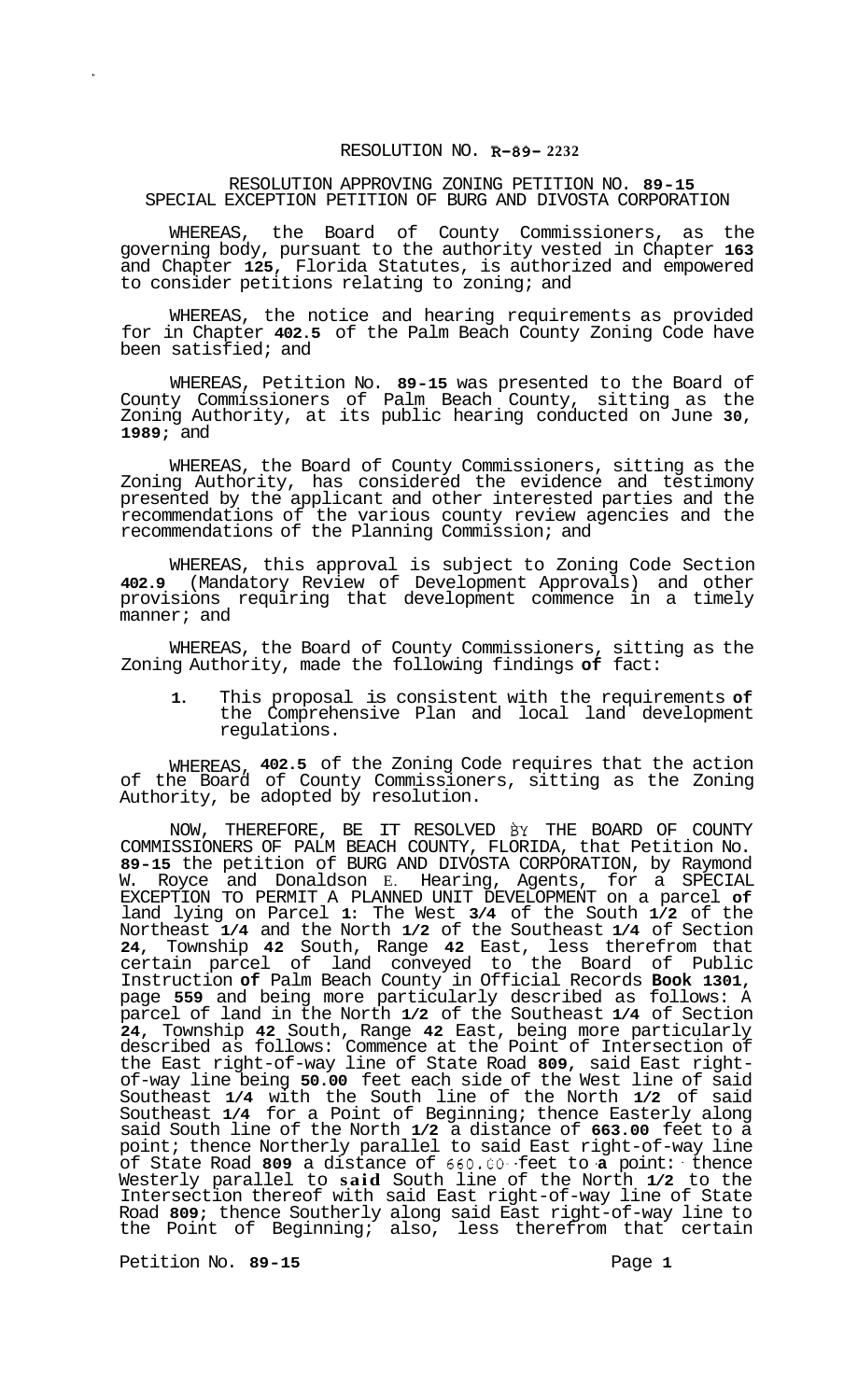parcel of land as set forth in Official Records Book **2137,** page **1834** and being more particularly described as follows: A parcel of land in Section **24,** Township **42** South, Range **42** East, more particularly described as follows: Commencing at the Northwest corner of the Northeast **1/4** of Section **24,** Township **42** South, Range **42** East; thence South **01** degrees **34 '16l'** West along the Centerline of Military Trail a distance of **1327.68** feet to a railroad spike; thence South **88** degrees **11'141w** East **50.00** feet to the Point of Beginning; thence South **88** degrees **1111411** East, along the South boundary and Easterly prolongation of the Subdivision of Nicholas Park (unrecorded) Assessors Map No. **64**  a distance of **1926.60** feet to the Intersection with the West line of the Subdivision of property for F. **J.** Guethle (unrecorded) Assessors Map No. **72** ; thence South **01** degree **48154f1** West, along said West line **1326.32** feet: thence Sauth **88**  degrees **11'43'l** East, **506.61** feet; thence South **01** degree **33'47''**  West, along the Westerly right-of-way line of **1-95** a distance of **220.94** feet; thence North **88** degrees **26'1388** West, **50.00**  feet: thence North **01** degree **33'47"** East, **171.15** feet; thence North **88** degrees **11143v1** West, **506.82** feet; thence North **01**  degree **48'54''** East, **1326.32** feet; thence North **88** degrees **11114tl** West, **1876.39** feet; thence North **01** degrees **34'16''** East, along the Easterly right-of-way line of Military Trail a distance of **50.00** feet to the Point of Beginning; The bearing of South **01** degree **34 '16l'** West, along the Centerline of Military Trail as referred to in this description is an assumed bearing and all others are relative thereto; Also, less therefrom the East **150.00** feet of the Northeast **1/4** of the Southeast **1/4** for right-of-way of State Road **9 (I-95),** Also, less therefrom the right-of-way of State Road **809** (Military Trail), being located on the east side of Military Trail (SR **809),** approximately **.4** mile north of Silver Beach Road, in a RM-Multiple Family Residential Zoning District, was approved on June **30, 1989,** as advertised, subject to the following conditions:

- **1.** Prior to master plan certification, the master plan shall be revised to reflect the following:
	- a. Protection from development of all possible alignments and rights-of-way **of** Park Avenue. If this right-of-way is determined to fall within the project boundary, the site shall be redesignated to accommodate it;
	- b. Acreage of all lakes;
	- C. A minimum of **12.5** acres of recreation area or a combination of amenities and land area equal in value to the **12.5** acres of recreational area. Recreational facilities shall be approved by the Parks Department prior to Site Plan Review Committee master plan approval for Phase **1,** a minimum of **3.5** acres shall be provided;
	- d. A detailed list of all amenities proposed for the recreation area;
	- e. A minimum of a **20** foot PUD buffer adjacent to all PUD buffers abutting canals (north and northeast) or the relocation of this area to the southern and eastern buffer to enhance preservation in these areas;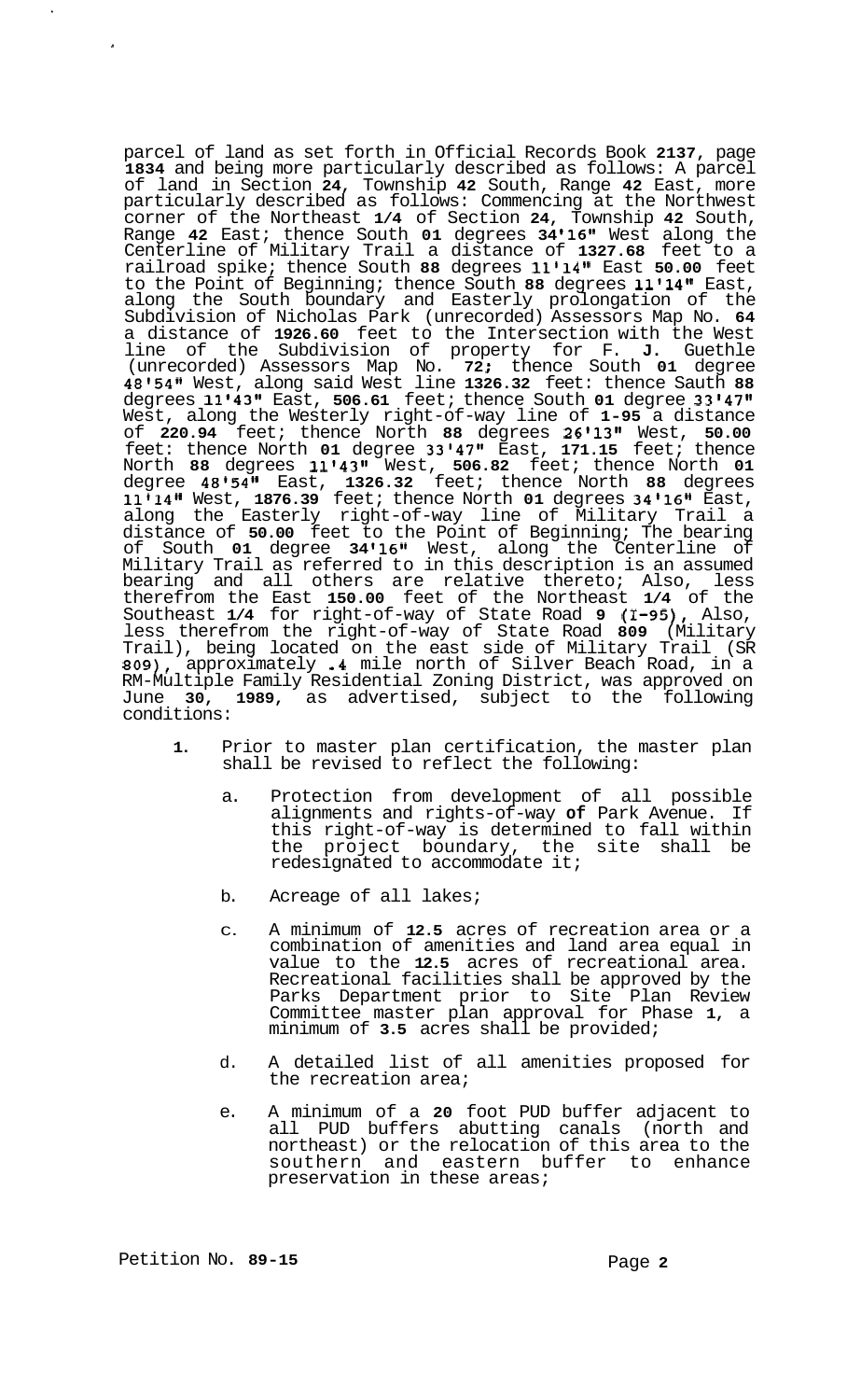- f. Clear delineation of area contained and to be developed in Phase I and Phase I1 and the delineation of Phase I1 as subject to future Board of County Commission approval; and,
- g. The **2.35** acre civic site shall be deeded directly to the School Board of Palm Beach County, at no cost to the School Board, within **90** days of master plan approval by the Site Plan Review Committee. This total acreage of the **2.35**  acre civic site shall be adjacent to the existing elementary school's east property line in a configuration acceptable to the petitioner and the Palm Beach County School Board. If the Park Avenue Right-of-way is determined to run along the southern boundary of the property, a minimum of **2.35** acres of civic site dedication shall be maintained. **No** reduction in civic site area shall be permitted as a result of the Park Avenue dedication.
- **2.** At the time of Site Plan Review Committee application for each of the site plans, the following vegetative ' information shall be submitted:
	- a. A detailed vegetation preservation, relocation, donation and removal program. This program shall include a site plan at the same scale as the tree survey **(1"** = **40'** at the same scale) . This plan shall clearly identify all oak, slash pine, and cypress and whether or not they are to be preserved, relocated, or removed. At a minimum, this plan shall incorporate all oaks greater than thirty inches in diameter, unless in the opinion **of** the Zoning Director, such tree imposes undue constraints on the efficiency planning or engineering of the property at which time the developer shall relocate said tree in accordance with Arbor Society Standards; relocate all oaks between five and twenty-nine inches in diameter, preserve or relocate all cypress that can be moved with a tree spade, preserve or relocate all slash pine that may be moved with a tree spade. This program shall include justification for all relocation or removal, it shall also detail methods to be used in relocation, presenration and removal.
	- b. Palms growing within required buffer areas and preserve areas shall be preserved, where possible. Those palms growing within the developable portions of the site shall not be removed until a relocation program is developed and approved. This program shall require that the School Board, Parks Department and other municipal government agencies be contacted and assisted in relocating the palms to public works sites in the area. This program shall be developed prior to the first site plan approval.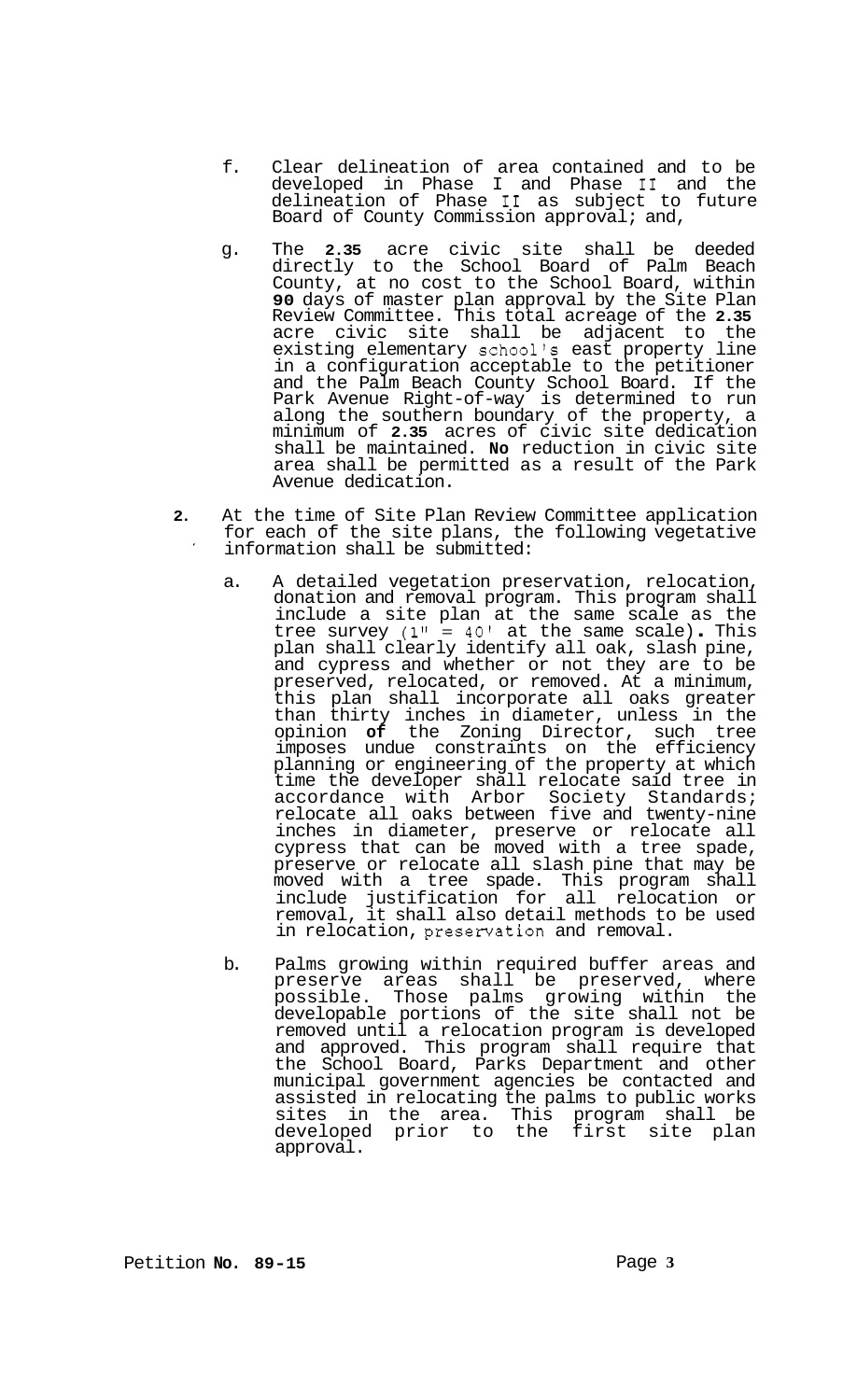- **3.** Prior to issuance of a vegetation removal permit for this site the following shall be completed:
	- a. All trees to be relocated, preserved, or removed shall be identified in the field and tagged and numbered according to the tree survey;
	- b. Trees to be preserved shall receive appropriate protection during site development. Protection devices shall be in place and approved by the Zoning Division prior to commencing any clearing activity;
	- C. **No** clearing shall be permitted in Phase **I1** until after Phase **I1** receives appropriate development approval excepting utility and infrastructure development: and,
	- d. **No** vegetation removal or development activity such as trenching, grade changes or grubbing that may cause injury to the vegetation shall be permitted in required buffer areas or preservation areas.
- **4.** As part of vegetation preservation effort a minimum of a double row of native trees planted an average of thirty **(30)** feet on center shall be established within the southern twenty-five **(25)** foot PUD buffer. Existing materials may be credited toward this requirement. A landscape plan conforming to these specifications shall be submitted prior to Site Plan Review Committee approval for the southern pod.
	- a. The petitioner shall provide within the northern and northeastern PUD buffers, where the facility abuts residential properties, a minimum **of:** 
		- **(1)** One, twelve **(12)** foot in height, six **(6)**  foot spread native canopy tree for each thirty **(30)** lineal feet of buffer. Preserved or relocated vegetation may be credited towards this and the following conditions. These materials may be planted on the interior of the wall.

The following plants shall be planted on the outside of the wall; on the exterior of the wall:

- **(2)** One **(1)** native understory plant (saw palmetto, wax myrtle, coco plum), a minimum of thirty-six **(36)** inches in height, for each ten **(10)** lineal feet of buffer;
- **(3)** One **(1)** drought tolerant vine for each five **(5)** lineal feet of buffer;
- **(4)** All ground area shall receive appropriate coverage with a minimum **of** two **(2)** inch layer **of** pine straw or appropriate seeding;
- **(5) A** minimum of a five **(5)** foot wide landscape easement shall be provided

Petition **No. 89-15** Page 4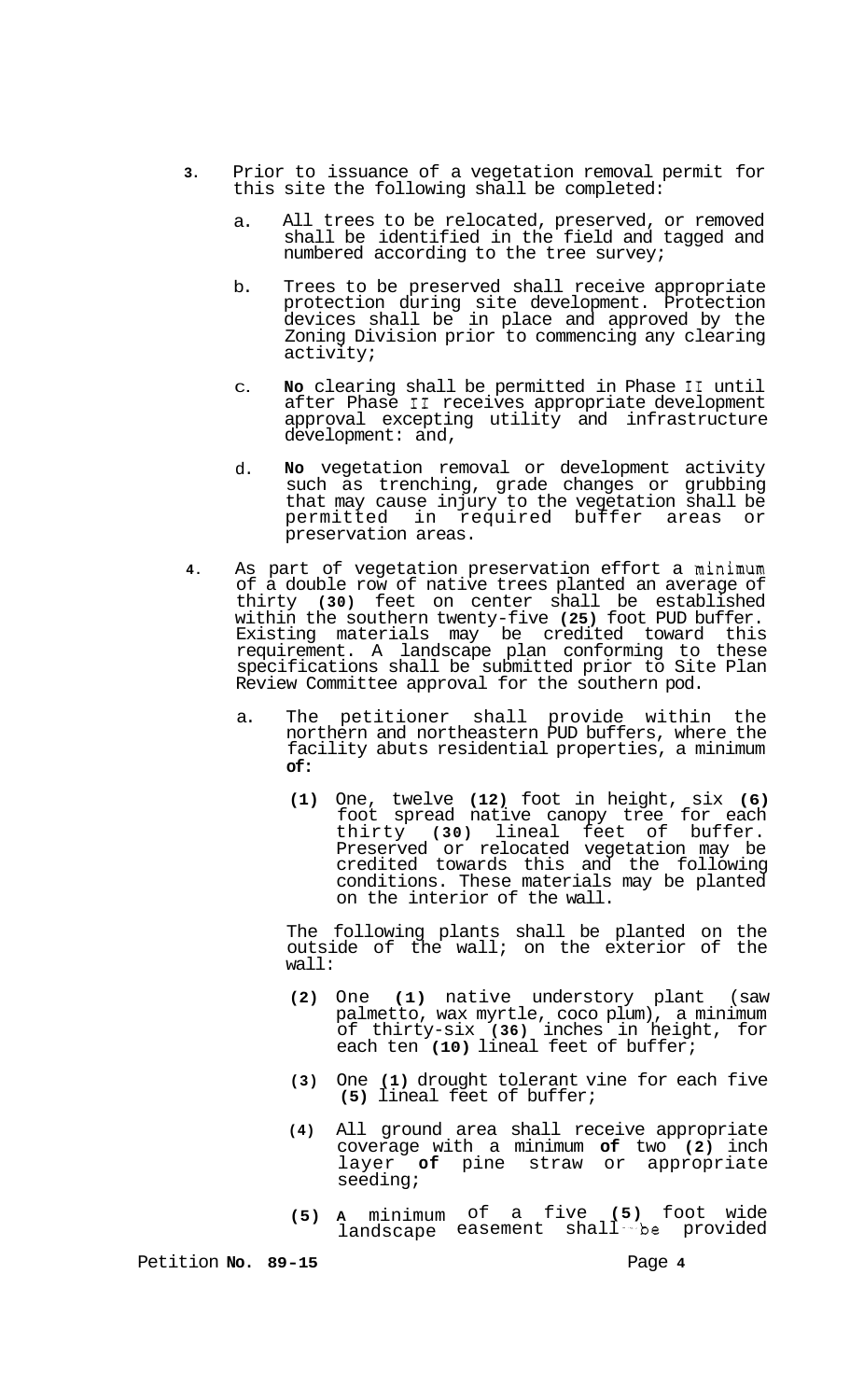permitting the continued maintenance of these materials. Maintenance shall be provided by the Home Owners Association,

- *(6)* A complete set of landscape plans shal:. be submitted, prior to Site Plan Reyiew Committee, demonstrating conformance to this condition. These plans shall  $emplyo$ xeriscape principles.
- **5.**  Sewer service is available to the propel-ty. Therefore, no septic tank shall be permitted to the site.
- *6.*  Water service is available to the propenty. Therefore, no well shall be permitted on the site to provide potable water.
- *7.*  The Developer shall provide discharge control and treatment for the stormwater runoff in accordance with all applicable agency requirements in effect at the time of the permit application. However,  $a$ t a minimum, this development shall retain onsite the first one inch of stormwater runoff. In the eyent that the subject site abuts a Florida Departmenl: of Transportation maintained roadway, concur1:ent approval from the Florida Department of Transportation will also be required. The drainage system shall be maintained in an acceptable condition as approved by the County Engineer.
- **8.**  Prior to August **15, 1989,** the property owner s:lall convey to Palm Beach County **Land Development Division**  by road right-of-way warranty deed for:
	- a. Military Trail, *60* feet from centerline; and,
	- b. The construction of a right turn lane, sputh approach at the project **I** *s* entrance road. This turn lane shall be a minimum of 150' in length with a taper length of **180** feet (which is; in addition to the *60'* dedication) free of all encumbrances and encroachments.

Property owner shall provide Palm Beach County with sufficient documentation acceptable to the Righl: of Way Acquisition Section to ensure that the property is free of all encumbrances and encroachme:lts. Right-of-way conveyances shall also include "S**afe** Sight Corners" where appropriate at intersection:; as determined by the County Engineer.

- **9.**  The Property owner shall construct or fund the construction of (to be included in Palm Beach County's **4/6** lane Military Trail reconstruction):
	- a. Right turn lane, south approach; and,
	- b. Left turn lane, north approach

all concurrent with onsite paving and drainage improvements. Construction shall be completed prior to the issuance of any Certificates of Occupancy. Palm Beach County will then have the option **of**  requiring construction of these turn lanes concurrent with the 4/6 laning of Military Trail or added onto

Petition **No. 89-15 Page 5**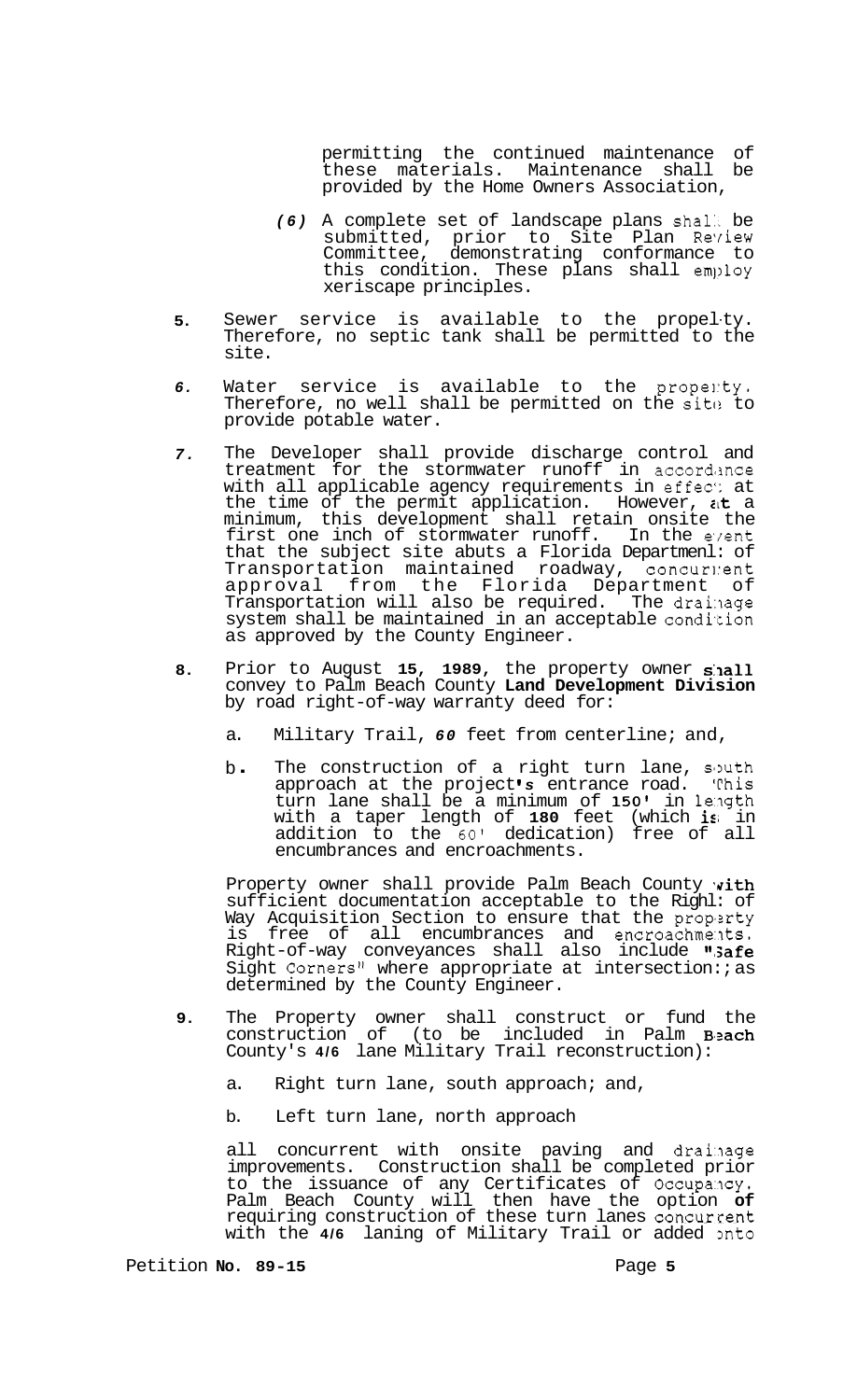the existing **2** lanes. Should these turn lanes be required concurrent with the reconstruction of Military Trail this property owner shall be responsible for any Change Orders.

- **10.** The Property owner shall convey to Palm Beach Collnty within **90** days of the approval of this pro:ject adequate road drainage easements through the project's internal surface water management systeln to provide legal positive outfall for all runoff from those segments of Military Trail along the property frontage and for a maximum **400** ft. distance each ,side of the property boundary lines along Military Trail. Said easements shall be no less than **20** feet in width. The drainage system within the project s'lall have sufficient retention/detention capacity to ,neet the storm water discharge and treatment requirements of the applicable County Water Control District and South Florida Water Management for the combined runoff from the project and District the ultinate Thoroughfare Plan Road Section(s)of the incllded segment.
- **11.** The petitioner shall pay a Fair Share Fee in the amount and manner required by the "Fair Share Contribution for Road Improvements Ordinance" a!; it presently exists or as it may from time to timl: be amended. The Fair Share Fee for this project presently is **\$804.00** single family home under **2,000**  square feet and **\$562.00** per approved multiple family dwelling unit.
- **12.** The Developer shall install signalization if warranted as determined by the County Engineel: at Military Trail. Should signalization not be warranted after **12** months of the final Certificate of Occupancy this property owner shall be relieved from this condition.
- 13. The Developer shall plat the subject property in accordance with provisions of Palm Beach County's Subdivision Platting Ordinance **73-4** as amended.
- **14.** This project shall be limited to a total of **943**  dwelling units (8/acre) of which **236** dwelling units shall be utilized as entitlement density. Building Permits for the remaining **707** dwelling units shall only be available upon future approval by the Eoard of County Commissioners subject to meeting all future ordinances including but not limited to Traffic Performance Standards and the Comprehensive Land Use Plan.
- 15. If the alignment of Park Avenue is determined to cross this property, the petitioner shall dedjcate necessary Right-of-way as determined by the Ccanty Engineer. Right-of-way dedication shall take lace within ninety **(90)** days of Board of County Commis sion (Zoning Authority) approval, adopting the resolut.ions for this project and after the alignment has been established.
- 16. Prior to Master Plan Certification, the petitioner shall submit a revised survey and master plan reflecting the net acreage of the site resulting from